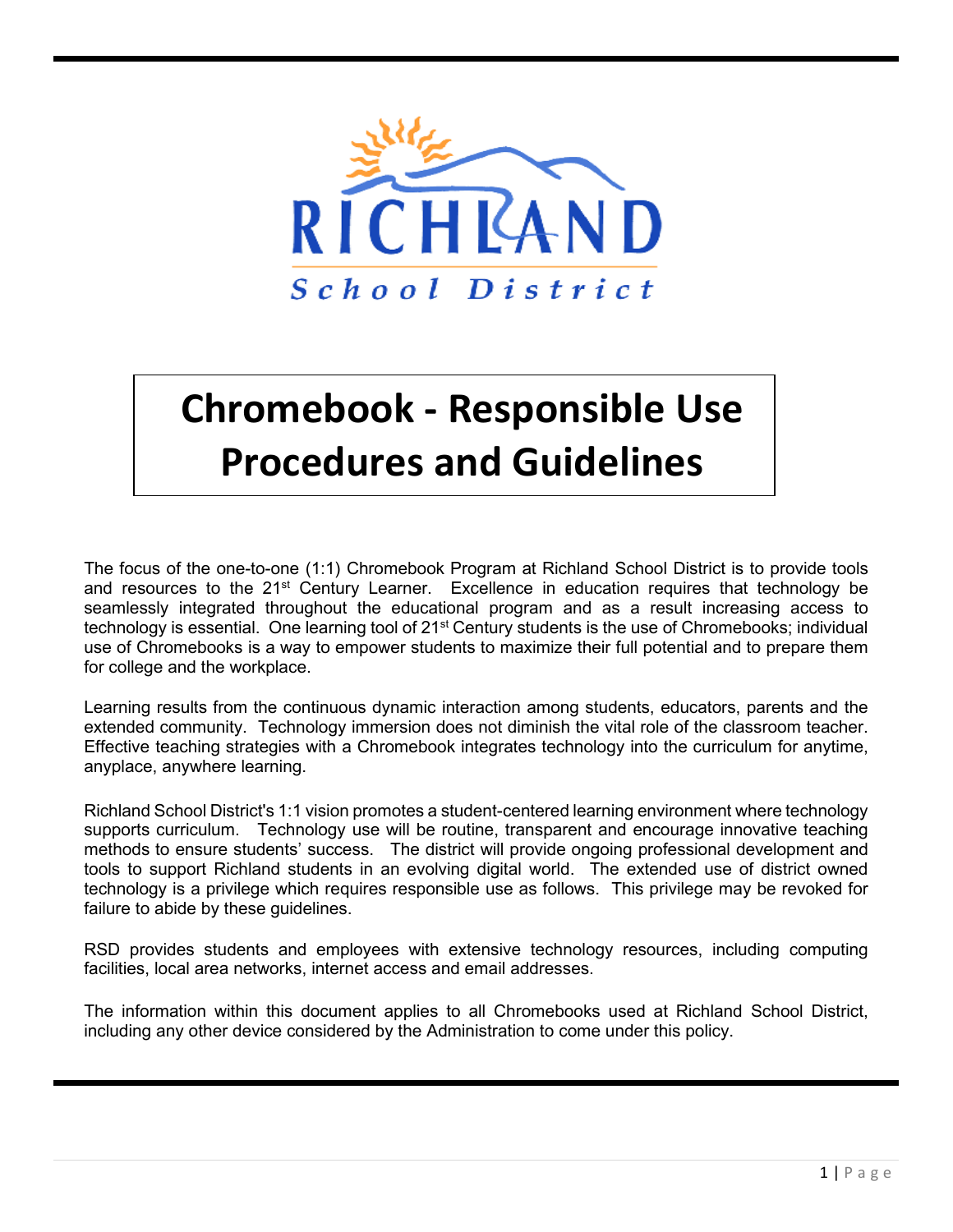# Table of Contents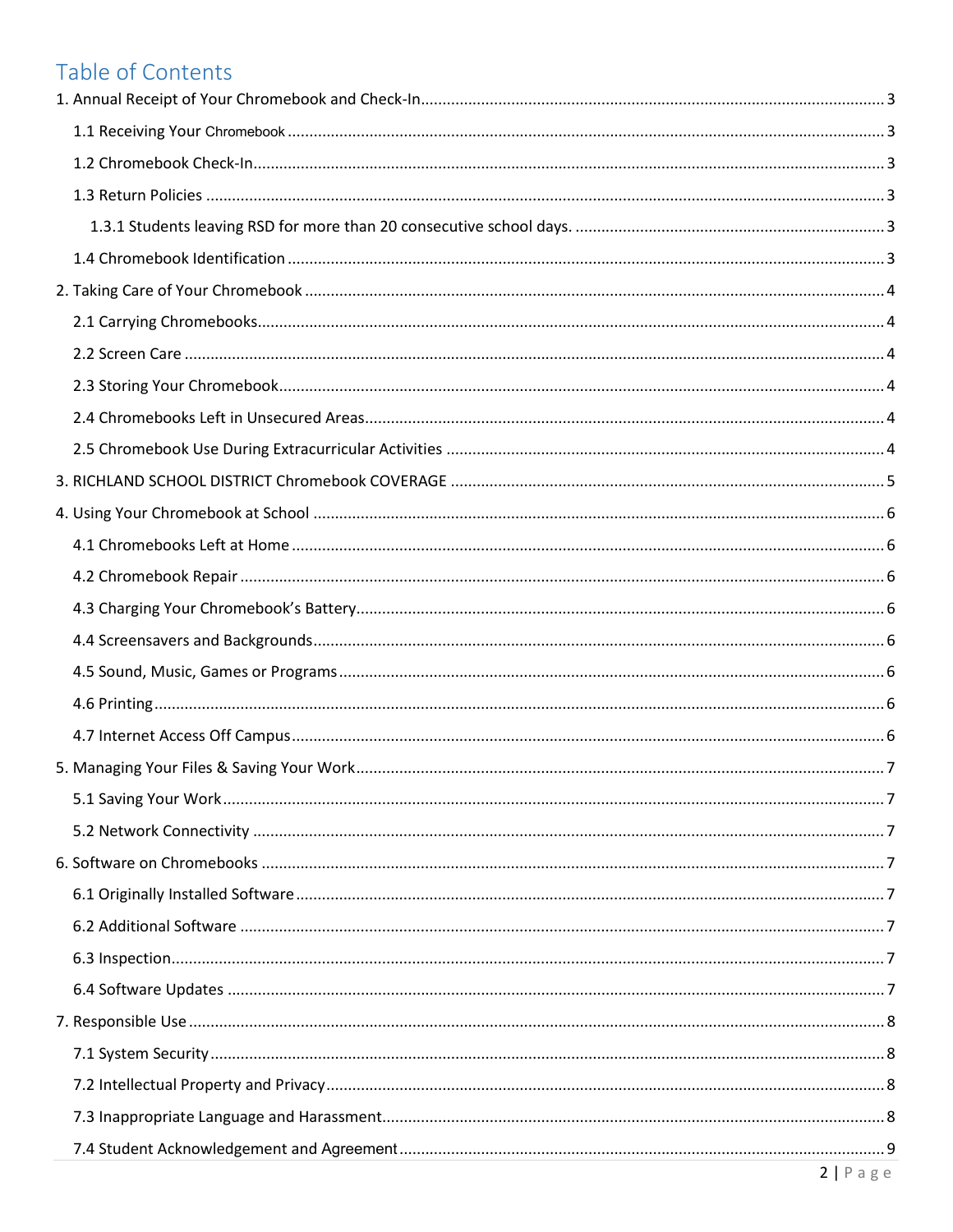# <span id="page-2-0"></span>**1. Annual Receipt of Your Chromebook and Check-In**

### <span id="page-2-1"></span>1.1 Receiving Your Chromebook

Chromebooks will be distributed in the fall to students who attended the Parent/Student Chromebook orientation. Parents and students must attend a yearly Chromebook Orientation. Before receiving a Chromebook, students and parents must complete and return the following:

• Chromebook Protection Plan Coverage Form, page 10

#### <span id="page-2-2"></span>1.2 Chromebook Check-In

Chromebooks will be returned during the final week of school during student checkout so they can be examined for serviceability. If a student transfers out of the Richland School District during the school year, their Chromebook will be returned at that time.

#### <span id="page-2-3"></span>1.3 Return Policies

Individual school Chromebooks and accessories must be returned to the designated school location or Information Technology (I.T.) Department at the end of each school year. Students who withdraw, complete graduation coursework early, or terminate enrollment at Richland School District for any other reason must return their Chromebook on the date of termination. If a student fails to return the Chromebook at the end of the school year or upon termination of enrollment, that student will be subject to fines (replacement cost of the Chromebook), criminal prosecution and/or civil liability. Failure to return the Chromebook will also result in a theft report being filed with the Richland Police Department and may delay access to public school records.

The student will be responsible for any damage to the Chromebook, consistent with the District's Chromebook Responsible Use Policy, Procedures and Guidelines (this document) and must return the device and accessories in satisfactory condition. The student will be charged a fee, detailed on page 5, for any needed repairs, not to exceed the replacement cost of the Chromebook.

<span id="page-2-4"></span>1.3.1 Students leaving RSD for more than 20 consecutive school days would be required to return the device prior to leaving. After the 20th day the Chromebook and associated student accounts will be deactivated and unusable.

#### <span id="page-2-5"></span>1.4 Chromebook Identification

Chromebooks are tagged and inventoried by the district. Any attempt to modify, hide and/or remove RSD identification tags will be subject to disciplinary action.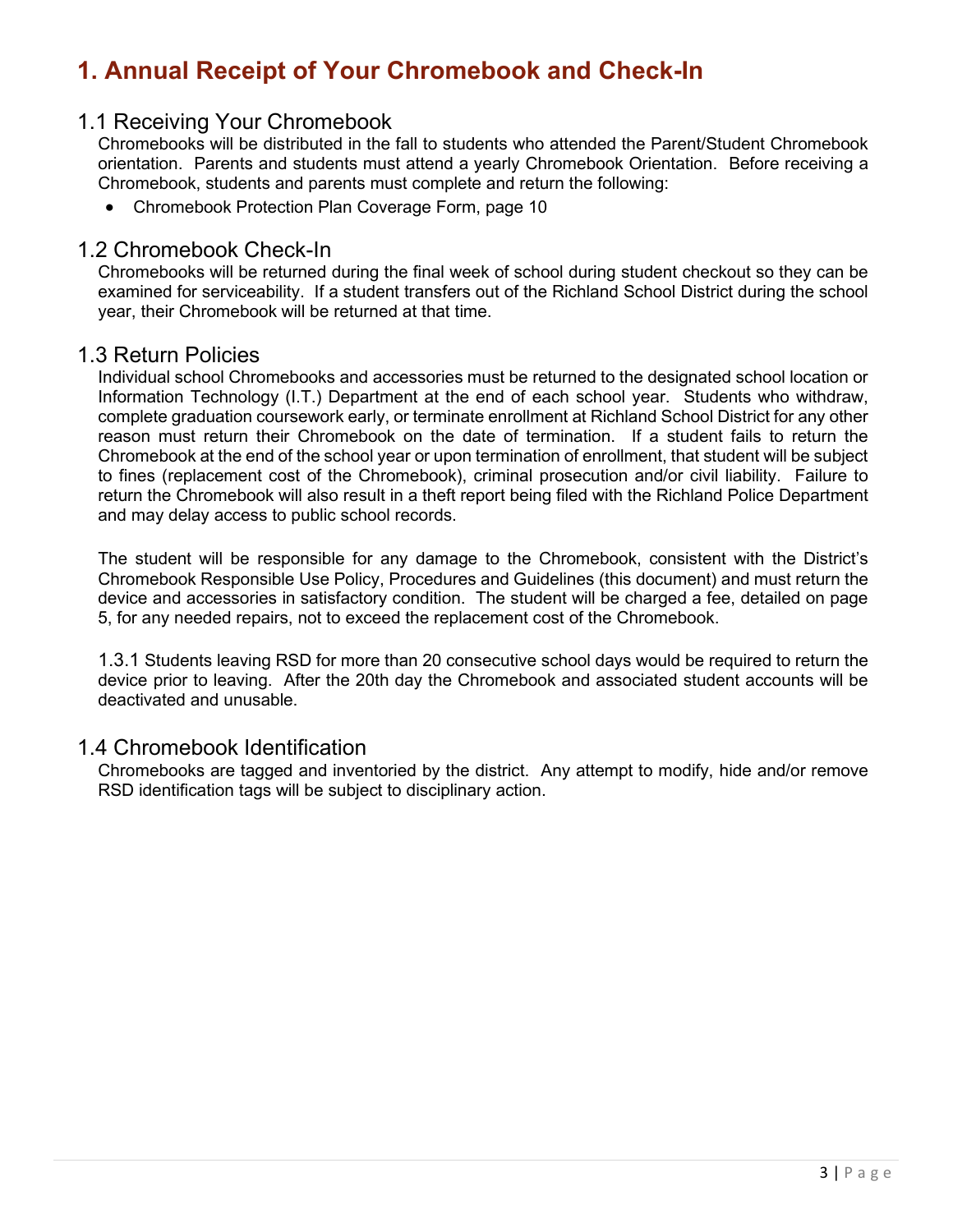# <span id="page-3-0"></span>**2. Taking Care of Your Chromebook**

Students are responsible for the general care of the Chromebook they have been issued by the district. Chromebooks that are broken or fail to work properly must be taken to the designated school location for equipment evaluation/review.

#### <span id="page-3-1"></span>2.1 Carrying Chromebooks

The Chromebook should always be stored in the district issued case. It protects the Chromebook and provides protection when carrying at or away from school. Care must be taken when placing the Chromebook within its case into backpacks, folders and/or workbooks to avoid placing pressure and/or weight on the Chromebook screen.

### <span id="page-3-2"></span>2.2 Screen Care

The Chromebook screens can be damaged if subjected to rough treatment. The screens are particularly sensitive to damage from excessive pressure on the screen.

- Do not lean on the top of the Chromebook when it is open or closed.
- No objects should be placed on the keyboard.
- Do not place anything near the Chromebook that could put pressure on the screen
- Do not place anything in the carrying case that will press against the cover.
- Clean the screen with a soft, dry cloth or anti-static cloth. Use of harsh chemicals WILL damage the screen.
- Do not "bump" or "drop" the Chromebook against lockers, walls, car doors, floors, etc., as it could possibly break the screen.

#### <span id="page-3-3"></span>2.3 Storing Your Chromebook

When students are not using their Chromebooks, they should be stored in their locker or kept with the student. Nothing should be placed on top of the Chromebook when stored in student lockers. Students are required to take their Chromebooks home every day after school, regardless of whether or not they are needed. Chromebooks should never be stored in a vehicle at any time due to the possibility of theft.

#### *Do NOT leave your Chromebook in a place that is experiencing extreme heat or cold conditions (i.e. car in summer or winter). Extreme heat will damage the unit itself and extreme cold will cause severe screen damage.*

### <span id="page-3-4"></span>2.4 Chromebooks Left in Unsecured Areas

Under no circumstances should Chromebooks be left unsecured. Any Chromebook left unsecured is in danger of being stolen or damaged. If a Chromebook is found in an unsecured area, it will be taken to the office. Violations may result in loss of Chromebook privileges and/or other privileges.

# <span id="page-3-5"></span>2.5 Chromebook Use During Extracurricular Activities

Students are responsible for their district devices both in and out of school, including extracurricular events. Costs associated with a lost, stolen or damaged devices as stated in this Agreement also apply to extracurricular events. It is **not** the responsibility of the coach, bus driver, etc. to protect and/or store the device during extracurricular activities.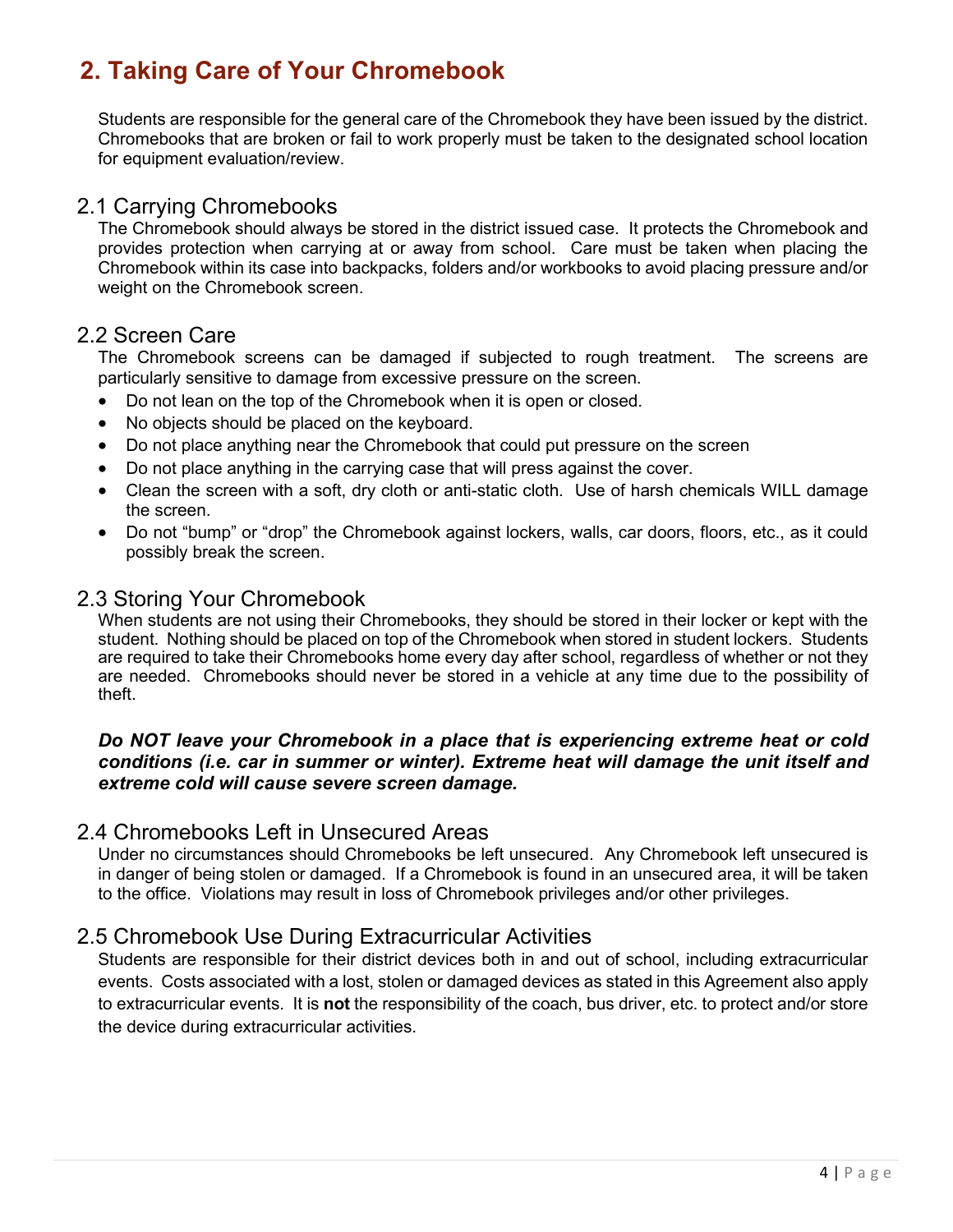# <span id="page-4-0"></span>**3. RICHLAND SCHOOL DISTRICT Chromebook COVERAGE**

Students assigned a district device are responsible for all damages whether intentional or accidental. Responsibility for repair caused by a malfunction or maintenance issue will be determined by the Richland School District's I.T. Department.

#### **Enrollment Information**

The Chromebook Protection Plan Coverage Program is *optional* and provides an inexpensive solution for parents to reduce the financial burden if an accident or theft occurs.

Parents/guardians may decline to participate in the Chromebook Protection Plan Coverage Program, but will be fully responsible for any associated cost for damage or theft. The Chromebook Protection Plan Coverage Program will cover one school year (August to August) and is non-refundable. Students receiving a device after February 1st of each calendar year will be eligible for prorated coverage.

Prior to receiving a Chromebook, the following must be completed:

- 1. Complete the Richland School District Chromebook Protection Plan Coverage Program enrollment form to select a plan or decline coverage (see last page).
- 2. If coverage is selected, pay the \$20 annual program fee in full.

| <b>Annual Cost</b><br>September - June<br>\$20 Full Cost<br>\$10 Reduced Lunch<br>\$5 Free Lunch   | <b>Damage Deductible:</b><br>1st Incident: \$0<br>2nd Incident: \$0<br>3rd Incident: Full Cost                                                     | <b>Stolen Deductible:</b><br>1st Incident:<br>\$50<br>2nd Incident: \$100<br>3rd Incident: Full Cost                                                       | <b>Not Covered</b><br>- Cords<br>- Charger<br>- Case<br>- Intentional<br>damage<br>- Loss without a<br>copy of the police<br>report. |
|----------------------------------------------------------------------------------------------------|----------------------------------------------------------------------------------------------------------------------------------------------------|------------------------------------------------------------------------------------------------------------------------------------------------------------|--------------------------------------------------------------------------------------------------------------------------------------|
| Cost after Feb. 1<br>February --- June<br>\$15 Full Cost<br>\$5 Reduced Lunch<br>\$5<br>Free Lunch | <b>Examples of Costs:</b><br>Screen Replacement: \$40<br>Water Damage: \$160<br>Covered: Accidental<br>damage, fire, flood or natural<br>disaster. | <b>Examples of Costs:</b><br>Stolen: \$200---\$300<br>depending on age of<br>device. A police<br>report is required to<br>file a stolen property<br>claim. |                                                                                                                                      |

● Two incidents total, in any combination (damage/stolen), are covered per year.

- If the lost or stolen Chromebook is later recovered in working condition, the fine will be refunded.
- If a student leaves the district, but does not return the Chromebook, they will be fined for the full replacement cost, and standard rules for the restriction of student records and transcripts would apply. Law enforcement may be involved for the purpose of recovering district property.
- If you choose not to enroll in the Richland School District Chromebook Coverage Program, you will be financially responsible for the full cost for the repair or replacement of the Chromebook.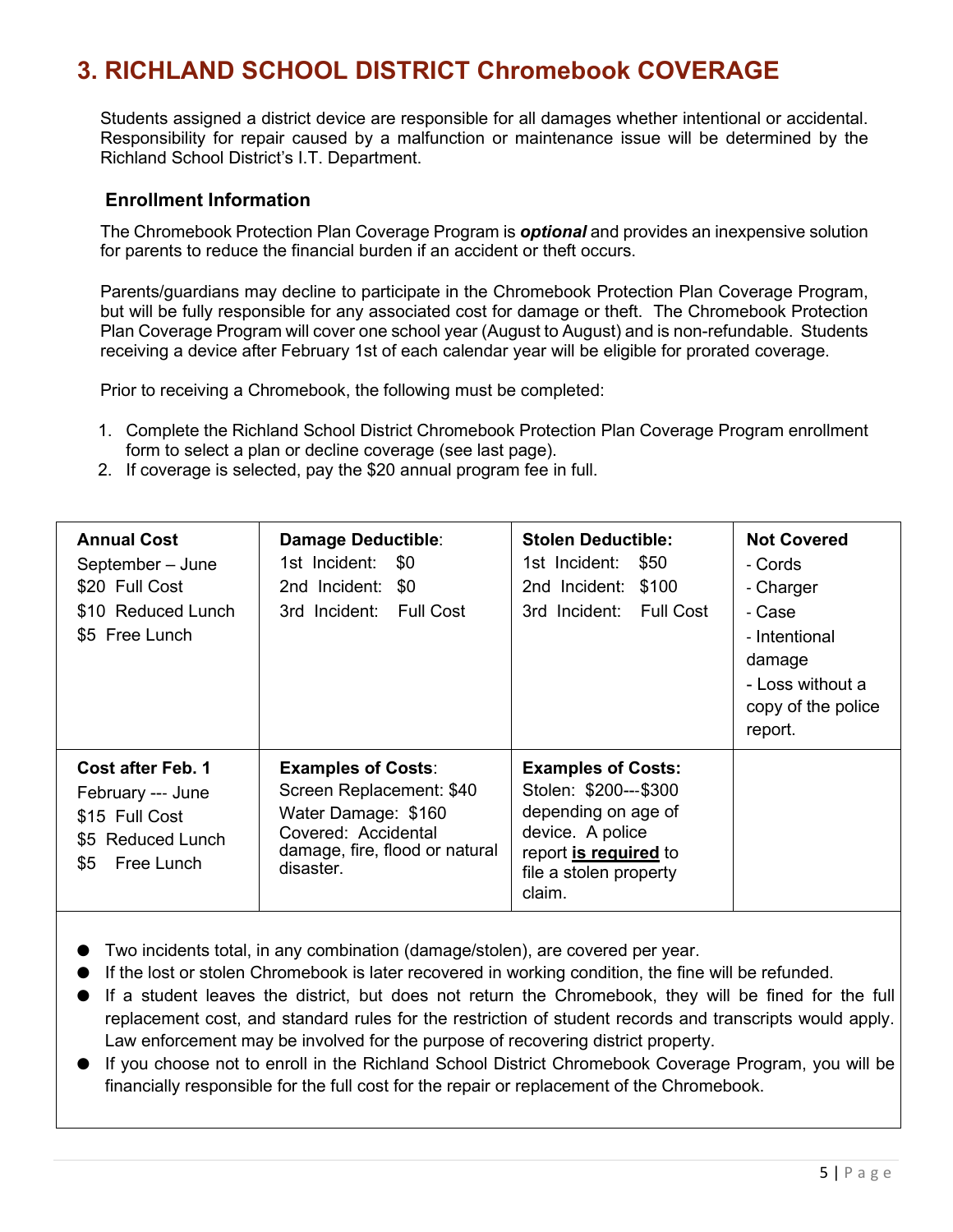# <span id="page-5-0"></span>**4. Using Your Chromebook at School**

Chromebooks are intended for use at school each day and as such students are responsible for bringing their Chromebook to all classes unless informed otherwise by the classroom teacher. In addition to teacher expectations for Chromebook use, school messages, announcements, calendars, schedules, and other district resources may be accessed using the Chromebook.

#### *STUDENTS MUST COME TO SCHOOL DAILY WITH A FULLY CHARGED CHROMEBOOK.*

#### <span id="page-5-1"></span>4.1 Chromebooks Left at Home

If students leave their Chromebook at home, they are responsible for getting course work completed as if they had their Chromebook present. If a loaner is available they may check one out from the library or designated school area. If a student **repeatedly** (two or more times as determined by any teacher) leaves their Chromebook at home, they may lose their take-home privileges and be required to "check out" a Chromebook from the library or designated school area. Violations will be handled by the classroom teacher or school administrators with repeat violators subject to additional disciplinary action.

#### <span id="page-5-2"></span>4.2 Chromebook Repair

Any mechanical or physical problems with the Chromebook should be immediately reported. Loaner Chromebooks may be issued to students when they leave their Chromebook for repair. Please note, loaner Chromebooks are subject to availability but the district will make every attempt to reduce downtime for students.

### <span id="page-5-3"></span>4.3 Charging Your Chromebook's Battery

Chromebooks must be brought to school each day fully charged. Students need to charge their Chromebook each evening. If a student **repeatedly** (two or more times as determined by any teacher) brings their device uncharged, they may lose their take-home privileges and be required to "check out" a Chromebook from the library or designated school area. Violations will be handled by the classroom teacher or school administrators with repeat violators subject to additional disciplinary action.

#### *Only charge your Chromebook with the RSD provided charger.*

### 4.4 Screensavers and Backgrounds

<span id="page-5-4"></span>Inappropriate media may not be used as a screensaver or background photo on district Chromebooks. Installed images of guns, weapons, pornographic materials, inappropriate language, alcohol, drugs, tobacco, gang-related symbols or other material deemed inappropriate will result in disciplinary action.

### <span id="page-5-5"></span>4.5 Sound, Music, Games or Programs

Use of apps/games, music and/or sound must be approved by the classroom teacher and be for educational purposes only. Taking pictures or recording (audio or visual) teachers and/or students without their explicit consent is strictly prohibited.

#### <span id="page-5-6"></span>4.6 Printing

Printing is not supported from district Chromebooks. If printing is required for an assignment it needs to be completed in a classroom, lab, library, home, or other location from a regular PC or laptop connected to a printer.

### <span id="page-5-7"></span>4.7 Internet Access Off Campus

Internet access *is filtered* when using RSD Chromebooks off-campus in compliance with district policies and CIPA. Students are allowed to access other wireless networks when they are off campus.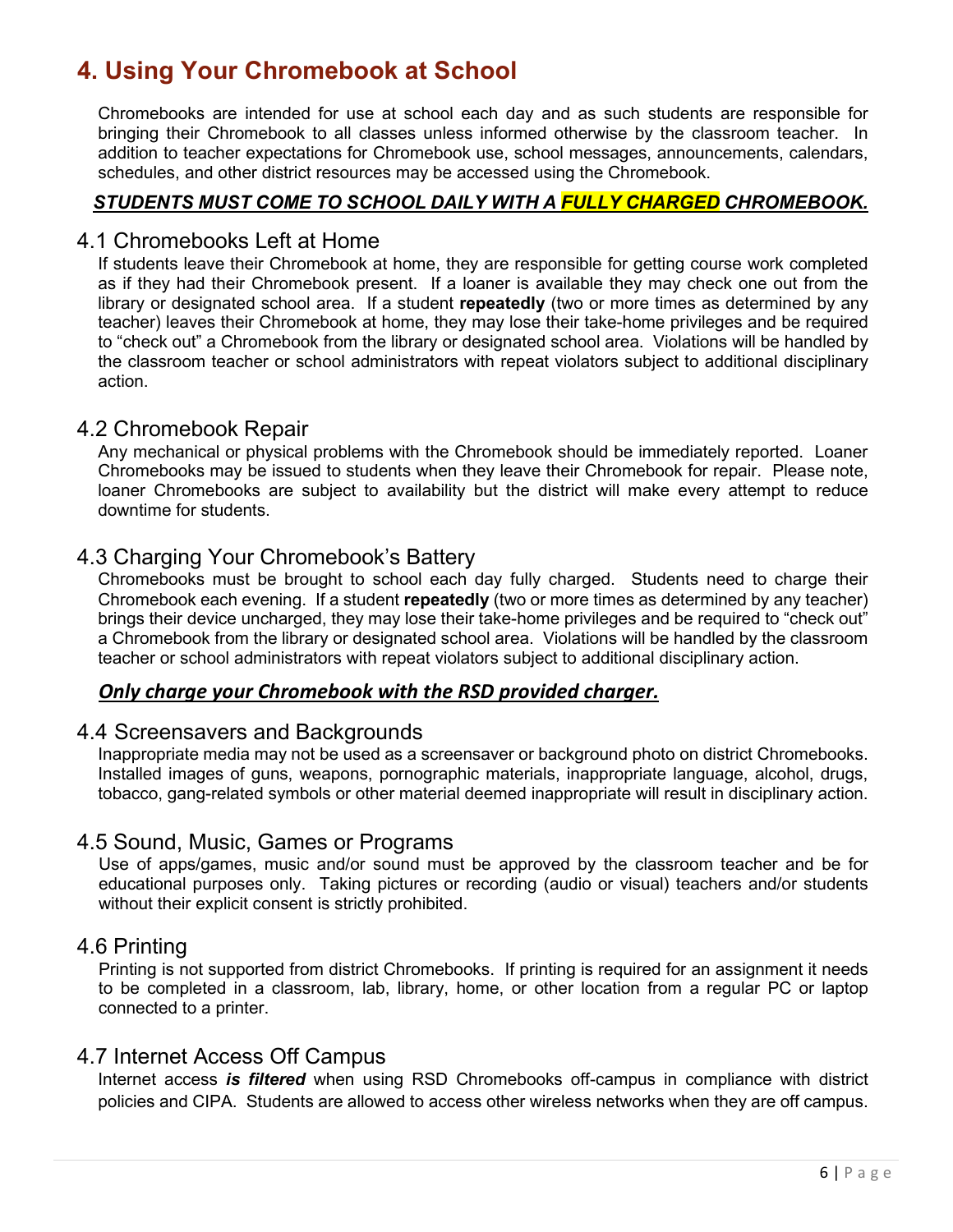# <span id="page-6-0"></span>**5. Managing Your Files & Saving Your Work**

### <span id="page-6-1"></span>5.1 Saving Your Work

Students will save work in their district provided cloud-based or network storage drives. It is recommended that students store files in their Google Drive where files are available at any time from any device. It is the student's responsibility to ensure that work is not lost due to mechanical failure or accidental deletion. Chromebook malfunctions are not an acceptable excuse for late or incomplete assignments.

### <span id="page-6-2"></span>5.2 Network Connectivity

Richland School District makes no guarantee that the network will be up and running 100% of the time. In the case that the network is down, the district will not be responsible for lost or missing data.

# <span id="page-6-3"></span>**6. Software on Chromebooks**

#### <span id="page-6-4"></span>6.1 Originally Installed Software

The software/apps originally installed by Richland School District must remain on the Chromebook on all times.

#### <span id="page-6-5"></span>6.2 Additional Software

The use of the student's school provided Chromebook is for educational purposes only. Richland School District will synchronize the Chromebooks so that they contain the necessary apps for schoolwork. Additional classroom-appropriate apps may be installed but again, only if for educational purposes only. At no time are students to install software for personal use (gaming, social media, messaging, etc.) and/or gain. If in doubt, do not install the application.

#### <span id="page-6-6"></span>6.3 Inspection

Students may be selected at random to provide their Chromebook for inspection. This may include an inspection of all materials saved on or accessed by the Chromebook as well as the physical condition of the Chromebook (i.e. ID tags, barcodes, and/or additional stickers/marks on the outside of the device).

### <span id="page-6-7"></span>6.4 Software Updates

Updated versions of licensed software/apps will be deployed via the I.T. Department. Updates may occasionally require a system restart.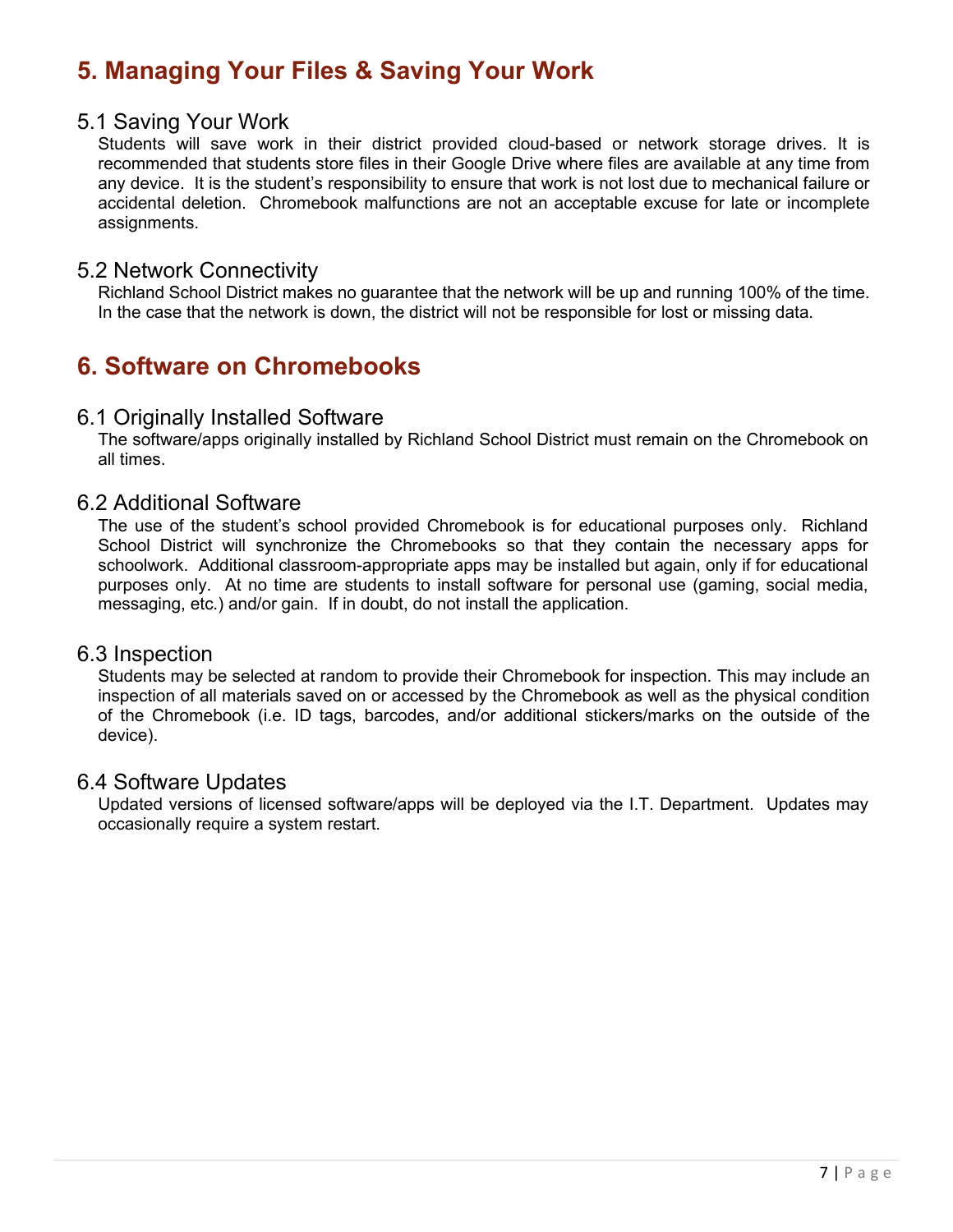# <span id="page-7-0"></span>**7. Responsible Use**

The purpose of this document is to augment existing Responsible Use Policy (RUP) and Network Code of Conduct (NCC) as identified in Policy 2314 and details guidelines and expectations for the responsible use of technology for students at the Richland School District (RSD) in order to provide a safe, appropriate and effective learning environment for all. As members of the RSD community students are required to follow the district's policies, procedures and guidelines.

# <span id="page-7-1"></span>7.1 System Security

- Students must protect access to their own devices through the use of passwords and privacy settings at all times.
- Students will log on to the network only as themselves.
- Students are responsible for their individual accounts and will take all reasonable precautions to prevent others from being able to use their accounts and should never share account information with others.
- Students will immediately notify a faculty or staff member if they have identified a possible security problem.
- Any electronic devices brought on the RSD campus are subject to search without notice.
- Students will refrain from using any device or software that masks the use of the school resources. This includes, but is not limited to, anonymizers and any application or hardware device that circumvents network security, logging or tracking procedures. **Failure to comply will result in loss of computer/network privileges and possible disciplinary action.**

# <span id="page-7-2"></span>7.2 Intellectual Property and Privacy

- Students will not copy or transfer any copyrighted material(s) to or from computers on the Richland School District network without the permission of the technology staff.
- Students will not plagiarize words or phrases found in books, on the Internet, or on other online resources.
- Students will respect the rights of copyright owners, including those who have created music, images, video, software, etc.
- If a student encounters an inappropriate image, site or video online, he/she will immediately minimize the screen and inform a teacher.
- Students should have no expectation of privacy when using online resources since materials are owned by the site and can be redistributed without an author's permission. Students should check each site's privacy and security policies carefully before posting or adding content that may be viewed by others presently or in the future.

# <span id="page-7-3"></span>7.3 Inappropriate Language and Harassment

- Students will not use obscene, profane, lewd, vulgar, rude, inflammatory, threatening or disrespectful language on any and all uses of devices at Richland School District, whether in public or private messages.
- Students will not post information that could cause danger or disruption or engage in personal attacks, including prejudicial or discriminatory attacks.
- Students should be respectful and polite in all online communication when using the district network. This includes, but is not limited to, email, chat, instant-messaging, texting, gaming and social networking sites.
- Students will not share, forward or post a message, image or video sent without the permission of the person who sent the message.
- <span id="page-7-4"></span>● Students will not post private or false information about another person.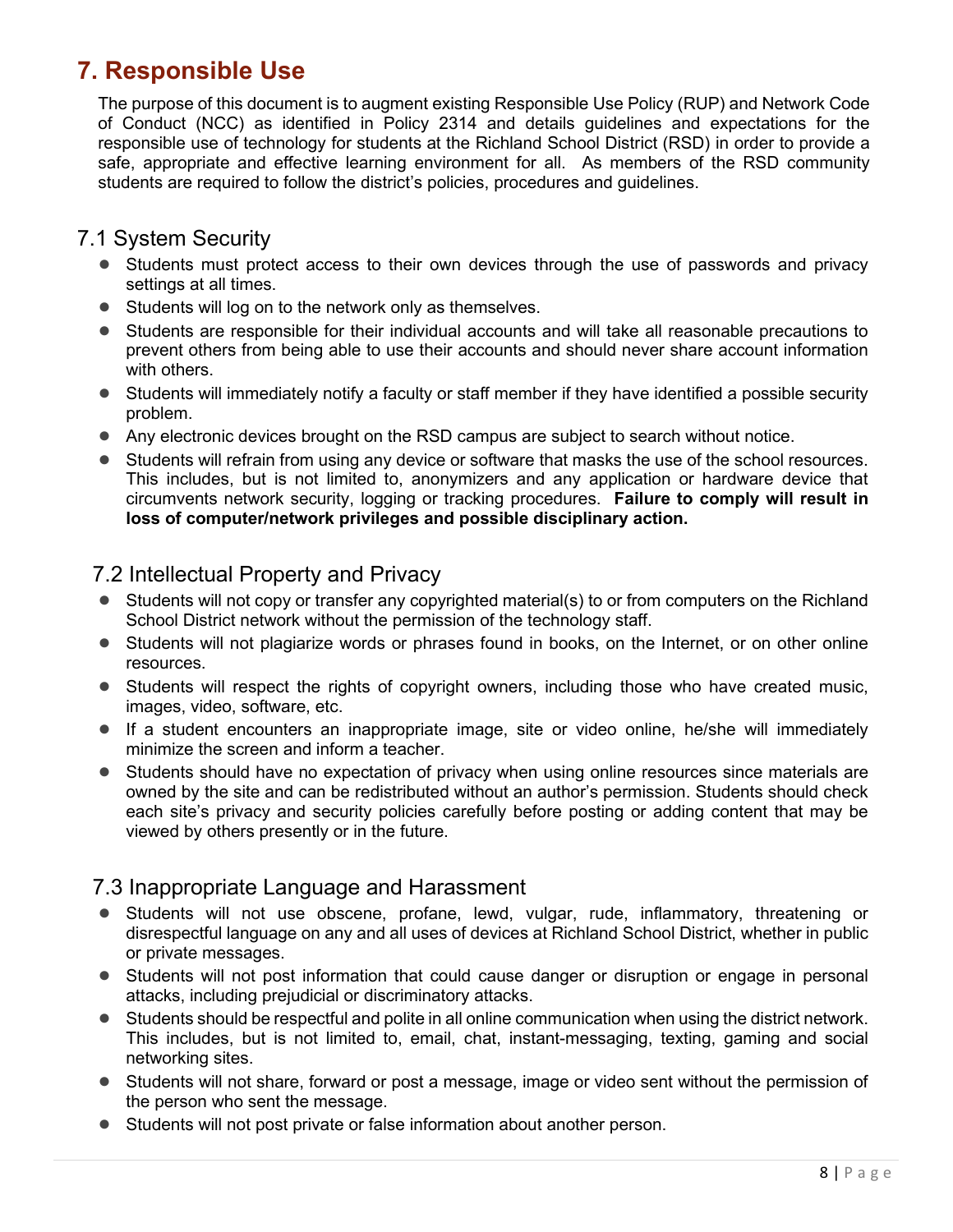# 7.4 Student Acknowledgement and Agreement

- Students continuously represent the Richland School District whenever and wherever they use district computing resources. Student's actions could reflect on the district in all online communication.
- Students will be held responsible for any online behavior or content that connects them to the district or implicates the district in their behavior.
- If students knowingly enable others to violate these rules, students may lose their access to RSD computer resources that include their device, district network, email, or internet access.
- The district has software and systems in place that monitor and record all activities and traffic on the district computing resources. Students should expect only limited privacy in the contents of all personal files on the district network.
- Tampering with the district technology tools or another person's work is unacceptable, and students could lose all rights to use computers and/or personal devices at school, including their user accounts and network access.

Violations of the district policy and Responsible Use Plan are subject to disciplinary action ranging from loss of computing privileges up to and including suspension and/or expulsion.

# **Students Agreement:**

- 1. I will follow teachers'/building/district instructions when using technology.
- 2. I will be polite, considerate, and to use appropriate language.
- 3. I will report and/or help prevent any bullying, abuse, or harm of others.
- 4. I will tell an adult if I read, see, or access something inappropriate, or if I witness inappropriate use of technology.
- 5. I will follow all filters and security measures.
- 6. I will use technology carefully and to conserve district resources.
- 7. I will not to share my passwords, except with my parent/guardian.
- 8. I will use only my own files and folders. I will not access another individual's files and folders without his/her permission.
- 9. I will not reveal or post personal information belonging to myself or another person (i.e., passwords, addresses, or telephone numbers).
- 10. I will follow copyright laws.
- 11. I agree to return the Chromebook and power cords in good working condition.
- 12. I will never loan out my Chromebook to other individuals.

Following Federal, State and, local laws, The Richland School District will protect student and employee data. However, I understand that my use of any district technology (computer, network, internet, resources, etc.) will be monitored and is neither private nor confidential to district/authorized personnel. I understand that if I violate this agreement, the district's policies and procedures, or my student handbook, I may not be allowed to continue to use technology or I may receive other appropriate consequences.

**Individual school Chromebooks and accessories must be returned to Richland School District at the end of each school year. Students who withdraw, or terminate enrollment at Richland School District for any reason must return their individual school Chromebook on the date of termination.**